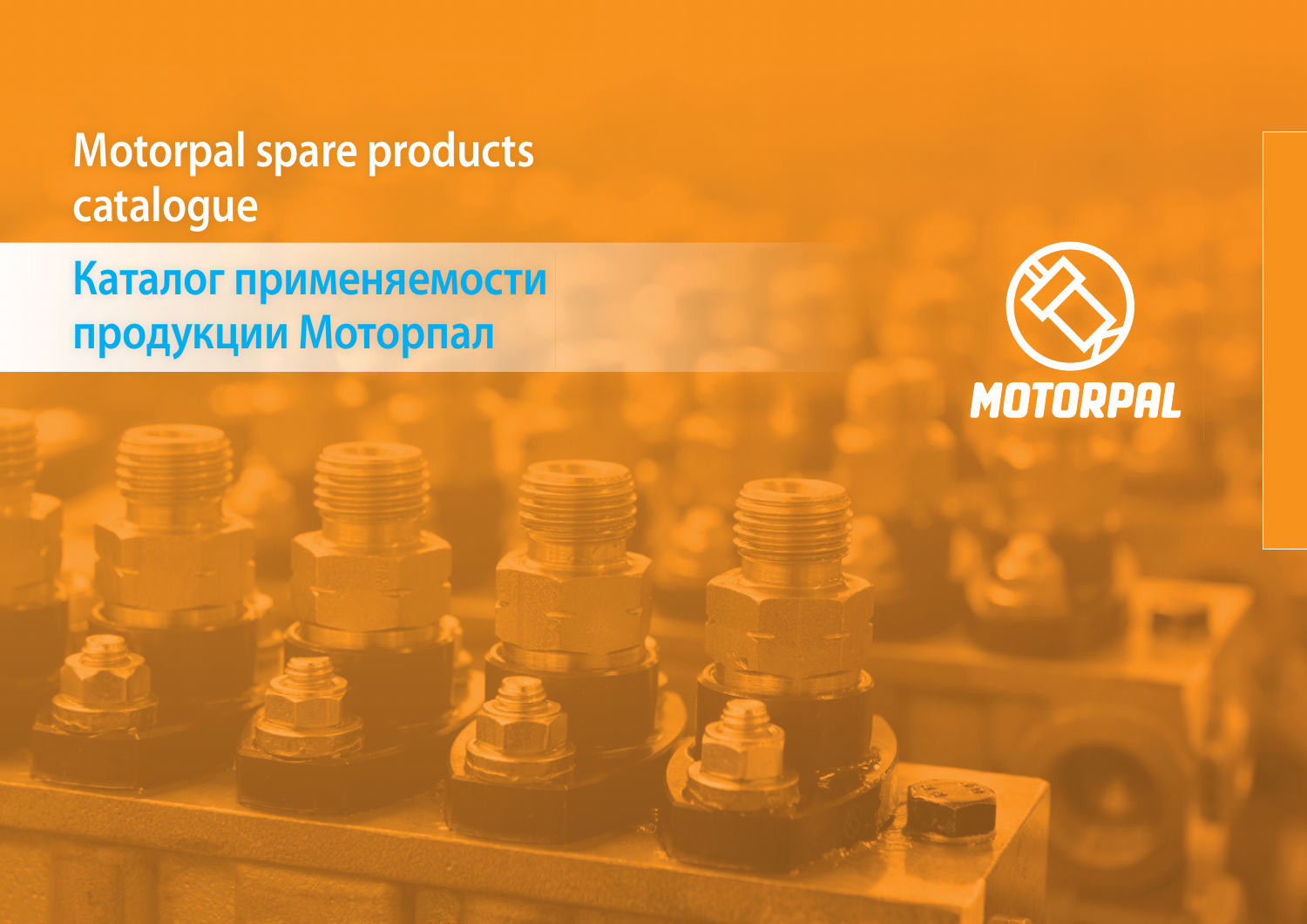## **Injection equipment application chart for engines. Таблица применяемости топливной аппаратуры АО "Моторпал" на двигателях.**

| Engine    | Power<br>(kW)    | Preinjection     | Injection pump  | Injection unit | Plunger and<br>barrel | Delivery valve | Calibration chart        | Governor          | Boost corrector               | Coupling | Fuel feed pump         | Injector<br>Nozzle               | Openning pressure<br>(MPa) |
|-----------|------------------|------------------|-----------------|----------------|-----------------------|----------------|--------------------------|-------------------|-------------------------------|----------|------------------------|----------------------------------|----------------------------|
| Двигатель | Мощность<br>(kW) | Начало впрыска   | ТНВД            | Секция         | Плунжерная пара       | Клапан         | Инструкция по<br>наладки | Регулятор         | Обогатитель<br>подачи топлива | Муфта    | Подкачивающий<br>насос | Форсунка<br>Распылитель          | Давление открытия<br>(MPa) |
|           |                  |                  |                 |                |                       |                | OJSC"MMP"/OAO"YKX" MM3"  |                   |                               |          |                        |                                  |                            |
| Д242.С    | 45               | $14\pm1$         | PP4M9P1g-4269   | 60503-94       | 60403-43              | 60042-58       | 6784                     | RV3M400/900-3388  |                               | 54856-92 | CD3M-3554              |                                  |                            |
| Д243.С    | 60               | 16±1             | PP4M9P1g-4270   | 60503-94       | 60403-43              | 60042-58       | 6785                     | RV3M400/1100-3387 |                               | 54856-92 | CD3M-3554              |                                  |                            |
| 3LD       | 26               | 15±1             | PP3M10P3f-4278  | 60503-03       | 60403-31              | 60042-69       | 6807                     | RV3M450/1500-4022 | $\overline{\phantom{a}}$      | 54856-86 | CD3M-3554              | VA70P360-2998<br>DOP146P426-3503 | $22,0+1,2$                 |
| Д245.16Л  | 93               | $9\pm1$          | PP4M10P1f-3431  | 60503-55       | 60403-41              | 60042-62       | 6544                     | RV3M300/900-3872  | ZS64-1784                     | 54856-92 | CD3M-3554              | VA70P360-2997<br>DOP122P533-3827 | $22,0+1,2$                 |
| Д245.9    | 100              | $14\pm1$         | PP4M10U1f-3436  | 60503-59       | 60403-57              | 60042-62       | 6508                     | RV3M400/1200-3860 | ZS64-1784                     | 54856-92 | CD3M-3554              |                                  |                            |
| Д245.7    | 92               | (9)              | PP4M10P1f-3439  | 60503-44       | 60403-47              | 60042-62       | 5965                     | RV3M250/1200-3861 | ZS64-1784                     | 54856-92 | CD3M-3554              |                                  |                            |
| Д245.7    | 90               | $14\pm1$         | PP4M10U1f-3440  | 60503-59       | 60403-57              | 60042-62       | 6507                     | RV3M400/1200-3860 | ZS64-1784                     | 54856-92 | CD3M-3554              | $\frac{1}{2}$                    |                            |
| Д245.9    | 100              | (9)              | PP4M10P1f-3451  | 60503-44       | 60403-47              | 60042-62       | 5955                     | RV3M250/1200-3349 | ZS64-1784                     |          | CD3M-3554              |                                  |                            |
| Д245.7    | 92               | $9+1$            | PP4M10P1f-3457  | 60503-44       | 60403-47              | 60042-62       | 5965                     | RV3M250/1200-3349 | ZS64-1784                     |          | CD3M-3554              |                                  |                            |
| Д245.12   | 80               |                  | PP4M10P1f-3470  | 60503-55       | 60403-41              | 60042-62       | 5985                     | RV3M400/1200-3397 | ZS64-1784                     | 54856-92 | CD3M-3554              | VA70P360-2997<br>DOP122P533-3827 | $22,0+1,2$                 |
| Д245.12   | 80               |                  | PP4M10P1f-3475  | 60503-55       | 60403-41              | 60042-62       | 5985                     | RV3M400/1200-3397 | ZS64-1784                     | 54856-92 | CD3M-3554              | VA70P360-2997<br>DOP122P533-3827 | $22,0+1,2$                 |
| Д242С     | 45               | $14\pm1$         | PP4M10P1f-3477  | 60503-55       | 60403-41              | 60042-62       | 6000                     | RV3M400/900-3388  |                               | 54856-92 | CD3M-3554              |                                  |                            |
| Д242С     | 45               | $14\pm1$         | PP4M10P1f-3477G | 60503-94       | 60403-43              | 60042-58       | 6784                     | RV3M400/900-3388  |                               | 54856-92 | CD3M-3554              |                                  |                            |
| Д243С     | 59               | 16±1             | PP4M10P1f-3478  | 60503-55       | 60403-41              | 60042-62       | 5999                     | RV3M400/1100-3387 |                               | 54856-92 | CD3M-3554              |                                  |                            |
| Д243С     | 60               | 16±1             | PP4M10P1f-3478G | 60503-94       | 60403-43              | 60042-58       | 6785                     | RV3M400/1100-3387 |                               | 54856-92 | CD3M-3554              |                                  |                            |
| Д244С     | 42               | $14\pm1$         | PP4M10P1f-3479  | 60503-55       | 60403-41              | 60042-62       | 5998                     | RV3M300/850-3389  |                               | 54856-92 | CD3M-3554              |                                  |                            |
| Д245С     | 77               | $13 \pm 1$       | PP4M10P1f-3480  | 60503-55       | 60403-41              | 60042-62       | 5996                     | RV3M300/1100-3390 | ZS64-1793                     | 54856-92 | CD3M-3554              |                                  |                            |
| Д245С     | 77               | $13 \pm 1$       | PP4M10P1f-3480G | 60503-94       | 60403-43              | 60042-58       | 6796                     | RV3M400/1100-4015 | ZS64-1793                     | 54856-92 | CD3M-3554              | $\hspace{0.05cm}$                |                            |
| Д245.5С   | 65               | $9 \pm 1$        | PP4M10P1f-3481  | 60503-55       | 60403-41              | 60042-62       | 5997                     | RV3M300/900-3391  | ZS64-1793                     | 54856-92 | CD3M-3554              | $\frac{1}{2}$                    |                            |
| Д245.7    | 65               | $14\pm1$         | PP4M10U1f-3482  | 60503-59       | 60403-57              | 60042-62       | 6507                     | RV3M400/1200-3397 | ZS64-1784                     | 54856-92 | CD3M-3554              |                                  |                            |
| Д245.9    | 100              | $14\pm1$         | PP4M10U1f-3483  | 60503-59       | 60403-57              | 60042-62       | 6508                     | RV3M400/1200-3397 | ZS64-1784                     | 54856-92 | CD3M-3554              |                                  |                            |
| Д242С     | 45               | 14 <sub>±1</sub> | PP4M10U1f-3485  | 60503-59       | 60403-57              | 60042-62       | 6000                     | RV3M400/900-3388  |                               | 54856-92 | CD3M-3554              |                                  |                            |
| Д245.12С  | 80               | $13 \pm 1$       | PP4M10U1f-3486  | 60503-59       | 60403-57              | 60042-62       | 5992                     | RV3M400/1200-3397 | ZS64-1784                     | 54856-92 | CD3M-3554              | $\overline{\phantom{0}}$         |                            |
| Д245.12С  | 80               |                  | PP4M10P1f-3486G | 60503-94       | 60403-43              | 60042-58       | 6797                     | RV3M400/1200-4014 | ZS64-1796                     | 54856-92 | CD3M-3554              |                                  |                            |
| Д244С     | 42               | $14\pm1$         | PP4M10U1f-3487  | 60503-59       | 60403-57              | 60042-62       | 5998                     | RV3M300/850-3389  |                               | 54856-92 | CD3M-3554              |                                  |                            |
| Д245.5С   | 65               | $13 \pm 1$       | PP4M10U1f-3488  | 60503-59       | 60403-57              | 60042-62       | 5997                     | RV3M300/900-3391  | ZS64-1793                     | 54856-92 | CD3M-3554              |                                  |                            |
| Д245.5С   | 65               | $9\pm1$          | PP4M10P1f-3488G | 60503-94       | 60403-43              | 60042-58       | 6798                     | RV3M400/900-4013  | ZS64-1793                     | 54856-92 | CD3M-3554              |                                  |                            |
| Д246.1    | 42               | (11)             | PP4M10P1f-4204  | 60503-55       | 60403-41              | 60042-62       | 6700                     | RV3M750-3966      |                               | 54856-92 | CD3M-3554              | VA70P360-2994<br>DOP140P529-3824 | $25,0+1,2$                 |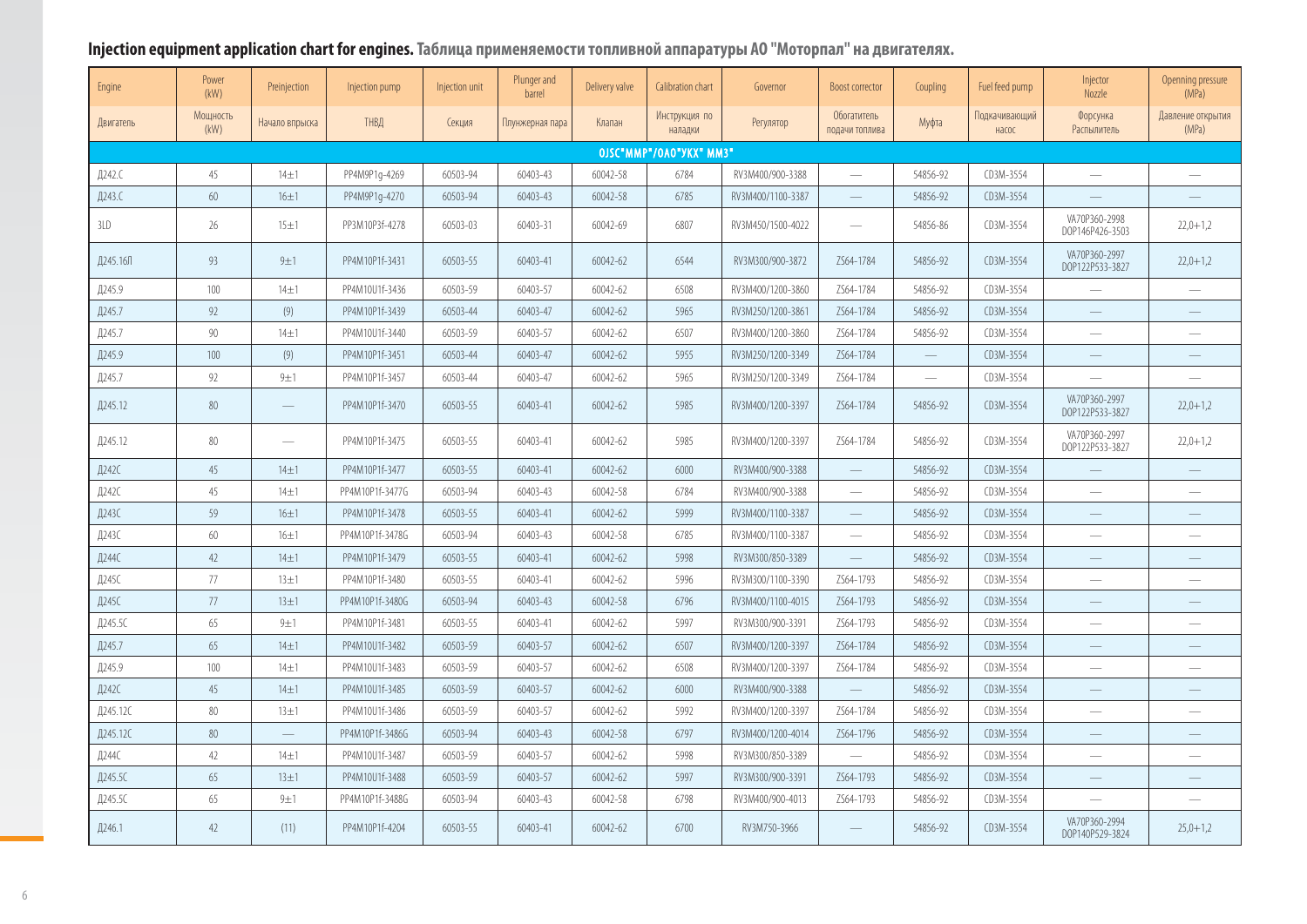| Engine    | Power<br>(kW)    | Preinjection             | Injection pump | Injection unit | Plunger and<br>barrel | Delivery valve | Calibration chart        | Governor          | <b>Boost corrector</b>        | Coupling                 | Fuel feed pump         | Injector<br>Nozzle               | Openning pressure<br>(MPa) |
|-----------|------------------|--------------------------|----------------|----------------|-----------------------|----------------|--------------------------|-------------------|-------------------------------|--------------------------|------------------------|----------------------------------|----------------------------|
| Двигатель | Мощность<br>(kW) | Начало впрыска           | <b>ТНВД</b>    | Секция         | Плунжерная пара       | Клапан         | Инструкция по<br>наладки | Регулятор         | Обогатитель<br>подачи топлива | Муфта                    | Подкачивающий<br>Hacoc | Форсунка<br>Распылитель          | Давление открытия<br>(MPa) |
|           |                  |                          |                |                |                       |                | OJSC"MMP"/OAO"YKX" MM3"  |                   |                               |                          |                        |                                  |                            |
| Д246.4    | 77               | (9)                      | PP4M10P1f-4205 | 60503-55       | 60403-41              | 60042-62       | 6699                     | RV3M750-3965      |                               | 54856-92                 | CD3M-3554              | VA70P360-2994<br>DOP140P529-3824 | $25,0+1,2$                 |
| Д246.1    | 42               | (11)                     | PP4M10P1f-4218 | 60503-55       | 60403-41              | 60042-62       | 6701                     | RV3M750-3966      |                               | 54856-92                 | CD3M-3554              | VA70P360-2994<br>DOP140P529-3824 | $25,0+1,2$                 |
| Д246.2    | 55               | (9)                      | PP4M10P1f-4221 | 60503-55       | 60403-41              | 60042-62       | 6733                     | RV3M750-3965      | $\sim$                        | 54856-92                 | CD3M-3554              | VA70P360-2994<br>DOP140P529-3824 | $25,0+1,2$                 |
| Д246.3    | 65               | (9)                      | PP4M10P1f-4223 | 60503-55       | 60403-41              | 60042-62       | 6789                     | RV3M750-4001      | $\qquad \qquad$               | 54856-92                 | CD3M-3554              | VA70P360-2994<br>DOP140P529-3824 | $25,0+1,2$                 |
| Д246.5    | 30 <sup>°</sup>  | (11)                     | PP4M10P1f-4224 | 60503-55       | 60403-41              | 60042-62       | 6758                     | RV3M900-3993      |                               | 54856-92                 | CD3M-3554              |                                  |                            |
| Д245.9    | 100              | 14 <sub>±1</sub>         | PP4M10U1f-4233 | 60503-59       | 60403-57              | 60042-62       | 6508                     | RV3M400/1200-3860 | ZS64-1784                     | 54856-92                 | CD3M-3554              |                                  |                            |
| Д245С     | 79               | $13 \pm 1$               | PP4M10P1f-4240 | 60503-55       | 60403-41              | 60042-62       | 5996                     | RV3M300/1100-3390 | ZS64-1793                     | 54856-92                 | CD3M-3554              | $\overline{\phantom{0}}$         |                            |
| Д243С     | 59               | 16±1                     | PP4M10P1f-4244 | 60503-55       | 60403-41              | 60042-62       | 5999                     | RV3M400/1100-3387 |                               | 54856-92                 | CD3M-3554              |                                  |                            |
| Д243С     | 60               | 16±1                     | PP4M10P1f-4255 | 60503-55       | 60403-41              | 60042-62       | 5999                     | RV3M400/1100-3387 | $\overline{\phantom{m}}$      | 54856-92                 | CD3M-3554              | $\overline{\phantom{a}}$         |                            |
| Д246.2    | 54               | (9)                      | PP4M10P1f-4267 | 60503-55       | 60403-41              | 60042-62       | 6733                     | RV3M750-3965      |                               | 54856-92                 | CD3M-3554              | VA70P360-2994<br>DOP140P529-3824 | $25,0+1,2$                 |
| Д260.5    | 173              | ÷,                       | PP6M10P1f-3462 | 60503-54       | 60403-41              | 60042-62       | 5984                     | RV3M400/1000-3362 | ZS64-1784                     | $\frac{1}{2}$            | CD3M-3554              |                                  |                            |
| Д260.5    | 173              | $\equiv$                 | PP6M10P1f-3476 | 60503-54       | 60403-41              | 60042-62       | 5984                     | RV3M400/1050-3362 | ZS64-1784                     | ÷,                       | CD3M-3554              |                                  |                            |
| Д260.5    | 173              | (18)                     | PP6M10U1f-3489 | 60503-60       | 60403-57              | 60042-62       | 5995                     | RV3M400/1050-3383 | ZS64-1796                     | ÷,                       | CD3M-3554              | $\overline{\phantom{0}}$         |                            |
| Д260.1    | 114              | $22 \pm 1$               | PP6M10P1f-3491 | 60503-54       | 60403-41              | 60042-62       | 6503                     | RV3M400/1050-3394 | ZS64-1800                     |                          | CD3M-3554              |                                  |                            |
| Д260.2    | 96               | $22 + 1$                 | PP6M10P1f-3492 | 60503-54       | 60403-41              | 60042-62       | 6504                     | RV3M400/1050-3395 | ZS64-1800                     |                          | CD3M-3554              |                                  |                            |
| Д260.4    | 155              | $22 \pm 1$               | PP6M10P1f-3493 | 60503-54       | 60403-41              | 60042-62       | 6505                     | RV3M400/1050-3362 | ZS64-1784                     |                          | CD3M-3554              |                                  |                            |
| Д260.9С   | 132              | 16±1                     | PP6M10P1f-4200 | 60503-54       | 60403-41              | $60042 - 62$   | 6705                     | RV3M400/1050-3362 | ZS64-1784                     |                          | CD3M-3554              |                                  |                            |
| Д266.4    | 127              | 11±1                     | PP6M10P1f-4203 | 60503-55       | 60403-41              | 60042-62       | 6702                     | RV3M750-3967      | $\sim$                        | $\overline{\phantom{0}}$ | CD3M-3554              | VA70P360-2994<br>DOP140P529-3824 | $25,0+1,2$                 |
| Д266.2    | 95               | 11±1                     | PP6M10P1f-4219 | 60503-55       | 60403-41              | 60042-62       | 6713                     | RV3M750-3990      | $\overline{\phantom{m}}$      | $\overline{\phantom{0}}$ | CD3M-3554              | VA70P360-2994<br>DOP140P529-3824 | $25,0+1,2$                 |
| Д266.3    | 115              |                          | PP6M10P1f-4220 | 60503-55       | 60403-41              | 60042-62       | 6711                     | RV3M750-3990      |                               |                          | CD3M-3554              | VA70P360-2994<br>DOP140P529-3824 | $25,0+1,2$                 |
| Д260.14   | 103              | $17 +1$                  | PP6M10P1f-4222 | 60503-54       | 60403-41              | 60042-62       | 6727                     | RV3M400/900-3985  | ZS64-1784                     |                          | CD3M-3554              |                                  |                            |
| Д260.9С   | 132              | 16±1                     | PP6M10P1f-4234 | 60503-54       | 60403-41              | 60042-62       | 6705                     | RV3M400/1050-3362 | ZS64-1784                     | $\overline{\phantom{0}}$ | CD3M-3554              |                                  |                            |
| Д260.хх   | 169              | $\overline{\phantom{m}}$ | PP6M10P1f-4235 | 60503-54       | 60403-41              | 60042-62       | 6741                     | RV3M400/1050-3362 | ZS64-1784                     | $\overline{\phantom{0}}$ | CD3M-3554              |                                  |                            |
| Д260.14   | 103              | $17 +1$                  | PP6M10P1f-4236 | 60503-54       | 60403-41              | 60042-62       | 6727                     | RV3M400/900-3985  | ZS64-1784                     |                          | CD3M-3554              | VA70P360-2997<br>DOP122P533-3827 | $22,0+1,2$                 |
| Д260.1    | 114              | $22 \pm 1$               | PP6M10P1f-4241 | 60503-54       | 60403-41              | 60042-62       | 6503                     | RV3M400/1050-3394 | ZS64-1784                     | $\frac{1}{2}$            | CD3M-3554              |                                  |                            |
| Д260.1    | 114              | 22±1                     | PP6M10P1f-4243 | 60503-54       | 60403-41              | 60042-62       | 6503                     | RV3M400/1050-3984 | ZS64-1784                     | $\qquad \qquad$          | CD3M-3554              |                                  |                            |
| Д260.9С   | 132              | 16±1                     | PP6M10P1f-4245 | 60503-54       | 60403-41              | 60042-62       | 6705                     | RV3M400/1050-3362 | ZS64-1784                     |                          | CD3M-3554              |                                  |                            |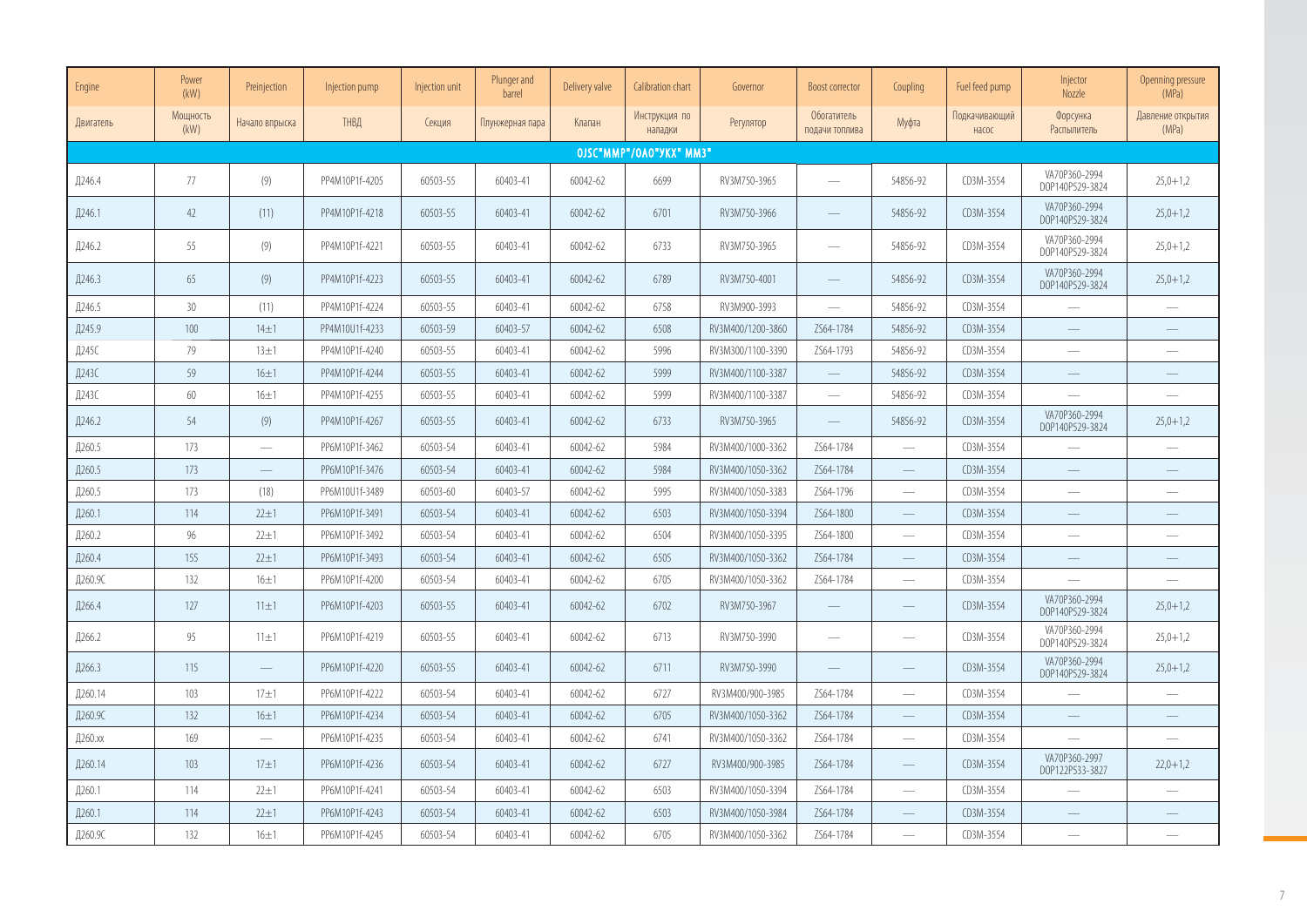| Engine      | Power<br>(kW)    | Preinjection   | Injection pump | Injection unit | Plunger and<br>barrel | Delivery valve | Calibration chart        | Governor            | <b>Boost corrector</b>        | Coupling                 | Fuel feed pump         | Injector<br>Nozzle               | Openning pressure<br>(MPa) |
|-------------|------------------|----------------|----------------|----------------|-----------------------|----------------|--------------------------|---------------------|-------------------------------|--------------------------|------------------------|----------------------------------|----------------------------|
| Двигатель   | Мощность<br>(kW) | Начало впрыска | ТНВД           | Секция         | Плунжерная пара       | Клапан         | Инструкция по<br>наладки | Регулятор           | Обогатитель<br>подачи топлива | Муфта                    | Подкачивающий<br>насос | Форсунка<br>Распылитель          | Давление открытия<br>(MPa) |
|             |                  |                |                |                |                       |                | OJSC"MMP"/OAO"YKX" MM3"  |                     |                               |                          |                        |                                  |                            |
| Д260.4С     | 156              | 16±1           | PP6M10P1f-4248 | 60503-54       | 60403-41              | 60042-62       | 6505                     | RV3M400/1050-3362   | ZS64-1784                     | $\overline{\phantom{0}}$ | CD3M-3554              |                                  |                            |
| Д266.4      | 127              | 11±1           | PP6M10P1f-4260 | 60503-55       | 60403-41              | 60042-62       | 6772                     | El. reg. LA72099350 |                               |                          | CD3M-3554              | VA70P360-2994<br>DOP140P529-3824 | $25,0+1,2$                 |
| Д245.9Е2    | 100              | 5 ± 0.5        | PP4M10P1i-3527 | 60503-82       | 60403-68              | 60042-97       | 6728                     | RV3M400/1200-3977   | ZS70-1738                     | 54856-96                 | CD4M-3569              | VA70P360-2994<br>DOP140P529-3824 | $25,0+1,2$                 |
| Д245.7Е2    | 90               | $4 \pm 0.5$    | PP4M10P1i-3530 | 60503-82       | 60403-68              | 60042-97       | 6729                     | RV3M400/1200-3978   | ZS70-1739                     | 54856-96                 | CD4M-3569              | VA70P360-2994<br>DOP140P529-3824 | $25,0+1,2$                 |
| Д245.30Е2   | 115              | $5,5 \pm 0.5$  | PP4M10P1i-3532 | 60503-82       | 60403-68              | 60042-97       | 6730                     | RV3M400/1200-3976   | ZS70-1738                     | 54856-96                 | CD4M-3569              | VA70P360-2994<br>DOP140P529-3824 | $25,0+1,2$                 |
| Д245.5S2    | 66               | $4 \pm 0.5$    | PP4M10P1i-3701 | 60503-82       | 60403-68              | 60042-97       | 6603                     | RV3M300/900-3908    | ZS70-1728                     | 54856-96                 | CD4M-3569              | VA70P360-2994<br>DOP140P529-3824 | $25,0+1,2$                 |
| Д245.43S2   | 60               | $4 + 0.5$      | PP4M10P1i-3703 | 60503-82       | 60403-68              | 60042-97       | 6722                     | RV3M300/900-3908    | ZS70-1728                     | 54856-96                 | CD4M-3569              | VA70P360-2994<br>DOP140P529-3824 | $25,0+1,2$                 |
| Д245.2S2    | 88               | $3,5 \pm 0.5$  | PP4M10P1i-3704 | 60503-82       | 60403-68              | 60042-97       | 6723                     | RV3M300/1100-3975   | ZS70-1728                     | 54856-96                 | CD4M-3569              | VA70P360-2994<br>DOP140P529-3824 | $25,0+1,2$                 |
| Д245.S2     | 79               | $3,5 \pm 0.5$  | PP4M10P1i-3705 | 60503-82       | 60403-68              | 60042-97       | 6724                     | RV3M300/1100-3975   | ZS70-1728                     | 54856-96                 | CD4M-3569              | VA70P360-2994<br>DOP140P529-3824 | $25,0+1,2$                 |
| Д245.2S3AM  | 90               | $6 \pm 0.5$    | PP4M10U1i-3793 | 60503-01       | 60403-75              | 60042-97       | 6671                     | RV3M400/1100-3989   | ZS70-1739                     | 54856-98                 | CD4M-3569              | VA70P360-2996<br>DOP140P528-3826 | $28.0 + 0.8$               |
| Д245.S3AM   | 81               | $6 \pm 0.5$    | PP4M10U1i-3794 | 60503-01       | 60403-75              | 60042-97       | 6672                     | RV3M400/1100-3989   | ZS70-1739                     | 54856-98                 | CD4M-3569              | VA70P360-2996<br>DOP140P528-3826 | $28,0+0,8$                 |
| Д245.5S3AM  | 70               | $4 \pm 0.5$    | PP4M10U1i-3795 | 60503-01       | 60403-75              | 60042-97       | 6673                     | RV3M400/900-3987    | ZS70-1741                     | 54856-98                 | CD4M-3569              | VA70P360-2996<br>DOP140P528-3826 | $28.0 + 0.8$               |
| Д245.43S3AM | 62               | $4 \pm 0.5$    | PP4M10U1i-3796 | 60503-01       | 60403-75              | 60042-97       | 6674                     | RV3M400/900-3987    | ZS70-1741                     | 54856-98                 | CD4M-3569              | VA70P360-2996<br>DOP140P528-3826 | $28,0+0,8$                 |
| Д245.9Е2    | 100              | 5 ± 0.5        | PP4M10P1i-4336 | 60503-82       | 60403-68              | 60042-97       | 6728                     | RV3M400/1200-3977   | ZS70-1739                     | 54856-96                 | CD4M-3569              | VA70P360-2994<br>DOP140P529-3824 | $25,0+1,2$                 |
| Д245.43S2   | 60               | $4 + 0.5$      | PP4M10P1i-4339 | 60503-82       | 60403-68              | 60042-97       | 6722                     | RV3M300/900-3981    | ZS70-1740                     | 54856-96                 | CD4M-3569              | VA70P360-2994<br>DOP140P529-3824 | $25.0 + 1.2$               |
| Д245.2S2    | 88               | $3,5 \pm 0.5$  | PP4M10P1i-4340 | 60503-82       | 60403-68              | 60042-97       | 6723                     | RV3M300/1100-3975   | ZS70-1740                     | 54856-96                 | CD4M-3569              | VA70P360-2994<br>DOP140P529-3824 | $25,0+1,2$                 |
| Д245.7E2    | 90               | $4 + 0.5$      | PP4M10P1i-4342 | 60503-82       | 60403-68              | 60042-97       | 6729                     | RV3M400/1200-3978   | ZS70-1738                     | 54856-96                 | CD4M-3569              | VA70P360-2994<br>DOP140P529-3824 | $25.0 + 1.2$               |
| Д245.S2     | 79               | $3,5 \pm 0.5$  | PP4M10P1i-4343 | 60503-82       | 60403-68              | 60042-97       | 6739                     | RV3M300/1100-3982   | ZS70-1740                     | 54856-96                 | CD4M-3569              | VA70P360-2994<br>DOP140P529-3824 | $25,0+1,2$                 |
| Д245.43S2   | 62               | $4 \pm 0.5$    | PP4M10P1i-4344 | 60503-82       | 60403-68              | 60042-97       | 6740                     | RV3M300/900-3981    | ZS70-1740                     | 54856-96                 | CD4M-3569              | VA70P360-2994<br>DOP140P529-3824 | $25,0+1,2$                 |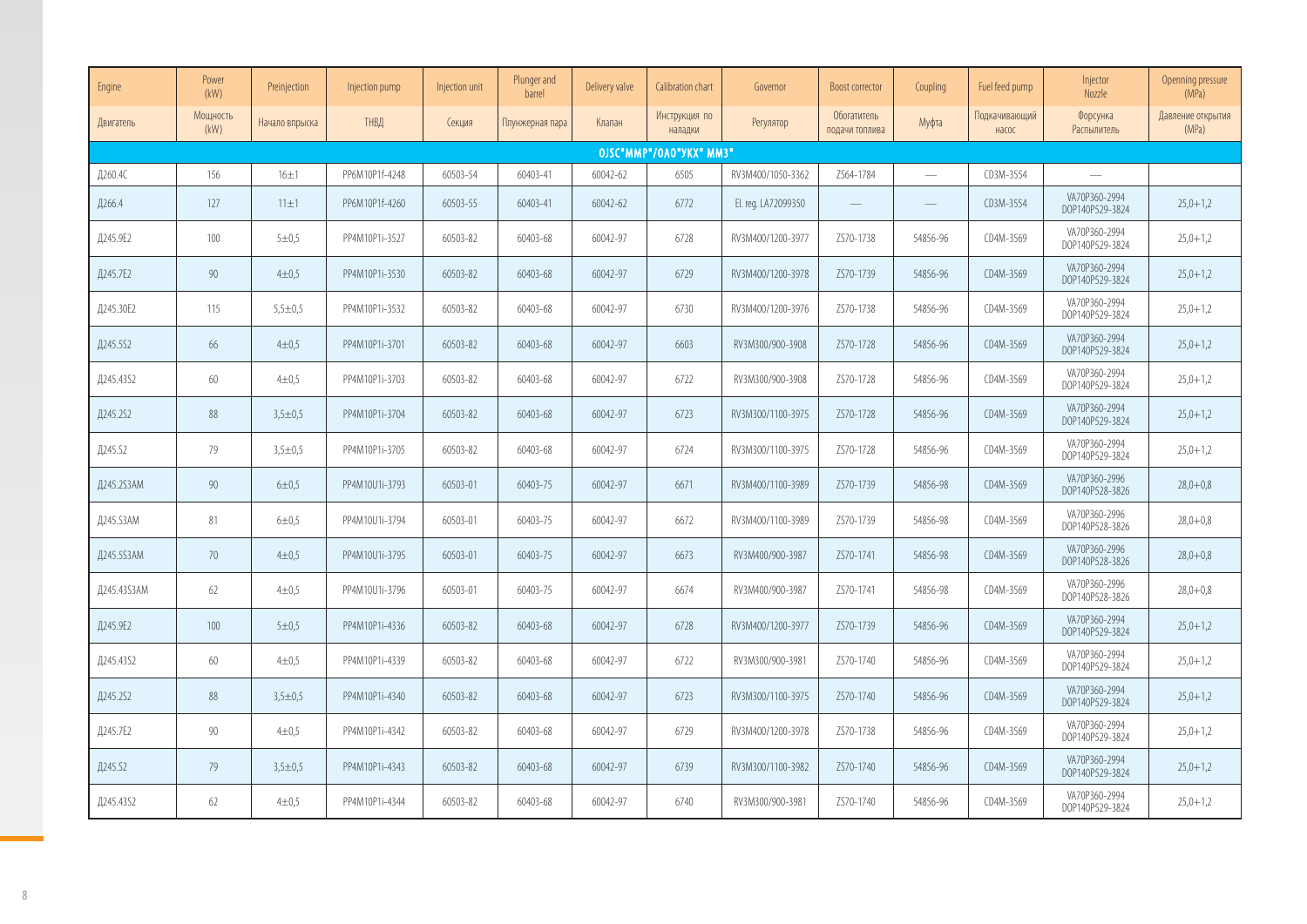| Engine    | Power<br>(kW)    | Preinjection   | Injection pump | Injection unit | Plunger and<br>barrel | Delivery valve | <b>Calibration chart</b> | Governor          | <b>Boost corrector</b>               | Coupling | Fuel feed pump         | Injector<br>Nozzle               | Openning pressure<br>(MPa) |
|-----------|------------------|----------------|----------------|----------------|-----------------------|----------------|--------------------------|-------------------|--------------------------------------|----------|------------------------|----------------------------------|----------------------------|
| Двигатель | Мощность<br>(kW) | Начало впрыска | <b>ТНВД</b>    | Секция         | Плунжерная пара       | Клапан         | Инструкция по<br>наладки | Регулятор         | <b>Обогатитель</b><br>подачи топлива | Муфта    | Подкачивающий<br>насос | Форсунка<br>Распылитель          | Давление открытия<br>(MPa) |
|           |                  |                |                |                |                       |                | OJSC"MMP"/OAO"YKX" MM3"  |                   |                                      |          |                        |                                  |                            |
| Д245.2S2  | 88               | $3,5 \pm 0.5$  | PP4M10P1i-4358 | 60503-82       | 60403-68              | 60042-97       | 6723                     | RV3M300/1100-3975 | ZS70-1740                            | 54856-96 | CD4M-3569              | VA70P360-2994<br>DOP140P529-3824 | $25,0+1,2$                 |
| Д245.30Е2 | 115              | $5.5 \pm 0.5$  | PP4M10P1i-4360 | 60503-82       | 60403-68              | 60042-97       | 6730                     | RV3M400/1200-3976 | ZS70-1739                            | 54856-96 | CD4M-3569              | VA70P360-2994<br>DOP140P529-3824 | $25.0 + 1.2$               |
| Д245.7Е2  | 90               | $4 + 0.5$      | PP4M10P1i-4361 | 60503-82       | 60403-68              | 60042-97       | 6729                     | RV3M400/1200-4005 | ZS70-1739                            | 54856-96 | CD4M-3569              | VA70P360-2994<br>DOP140P529-3824 | $25,0+1,2$                 |
| Д245.7Е2  | 90               | $4 + 0.5$      | PP4M10P1i-4362 | 60503-82       | 60403-68              | 60042-97       | 6729                     | RV3M400/1200-4005 | ZS70-1738                            | 54856-96 | CD4M-3569              | VA70P360-2994<br>DOP140P529-3824 | $25,0+1,2$                 |
| Д245.9Е2  | 100              | $5 + 0.5$      | PP4M10P1i-4363 | 60503-82       | 60403-68              | 60042-97       | 6728                     | RV3M400/1200-3998 | ZS70-1739                            | 54856-96 | CD4M-3569              | VA70P360-2994<br>DOP140P529-3824 | $25.0 + 1.2$               |
| Д245.9Е2  | 100 <sub>o</sub> | $5 + 0.5$      | PP4M10P1i-4364 | 60503-82       | 60403-68              | 60042-97       | 6728                     | RV3M400/1200-3998 | ZS70-1738                            | 54856-96 | CD4M-3569              | VA70P360-2994<br>DOP140P529-3824 | $25,0+1,2$                 |
| Д245.9Е2  | 100              | 5 ± 0.5        | PP4M10P1i-4365 | 60503-82       | 60403-68              | 60042-97       | 6728                     | RV3M400/1200-3977 | ZS70-1739                            | 54856-96 | CD4M-3569              | VA70P360-2994<br>DOP140P529-3824 | $25,0+1,2$                 |
| Д245.5S2  | 66               | $4 + 0.5$      | PP4M10P1i-4376 | 60503-82       | 60403-68              | 60042-97       | 6603                     | RV3M300/900-3908  | ZS70-1728                            | 54856-96 | CD4M-3569              | VA70P360-2994<br>DOP140P529-3824 | $25.0 + 1.2$               |
| Д245.30Е2 | 115              | $5,5 \pm 0.5$  | PP4M10P1i-4393 | 60503-82       | 60403-68              | 60042-97       | 6730                     | RV3M400/1200-3976 | ZS70-1738                            | 54856-96 | CD4M-3569              | VA70P360-2994<br>DOP140P529-3824 | $25,0+1,2$                 |
| Д260.5Е2  | 167              | 5 ± 0.5        | PP6M10P1i-3535 | 60503-89       | 60403-71              | 60042-97       | 6754                     | RV3M400/1050-3924 | ZS70-1731                            | 54856-97 | CD4M-3569              | VA70P360-2994<br>DOP140P529-3824 | $25,0+1,2$                 |
| Д260.4S2  | 156              | $6 + 0.5$      | PP6M10P1i-3707 | 60503-89       | 60403-71              | 60042-97       | 6684                     | RV3M400/1050-3997 | ZS70-1745                            | 54856-97 | CD4M-3569              | VA70P360-2994<br>DOP140P529-3824 | $25.0 + 1.2$               |
| Д2609S2   | 132              | 6±0,5          | PP6M10P1i-3708 | 60503-89       | 60403-71              | 60042-97       | 6787                     | RV3M400/1050-3980 | ZS70-1745                            | 54856-97 | CD4M-3569              | VA70P360-2994<br>DOP140P529-3824 | $25,0+1,2$                 |
| Д2601S2   | 116              | 6 ± 0.5        | PP6M10P1i-3709 | 60503-89       | 60403-71              | 60042-97       | 6735                     | RV3M400/1050-3924 | ZS70-1731                            | 54856-97 | CD4M-3569              | VA70P360-2994<br>DOP140P529-3824 | $25,0+1,2$                 |
| Д260.14S2 | 103              | $4 + 0.5$      | PP6M10P1i-3710 | 60503-89       | 60403-71              | 60042-97       | 6757                     | RV3M400/900-3992  | 7570-1745                            | 54856-97 | CD4M-3569              | VA70P360-2994<br>DOP140P529-3824 | $25,0+1,2$                 |
| Д260.2S2  | 98               | 6±0,5          | PP6M10P1i-3711 | 60503-89       | 60403-71              | 60042-97       | 6736                     | RV3M400/1050-3924 | ZS70-1728                            | 54856-97 | CD4M-3569              | VA70P360-2994<br>DOP140P529-3824 | $25,0+1,2$                 |
| Д260.7S2  | 186              | (6)            | PP6M10P1i-3712 | 60503-89       | 60403-71              | 60042-97       | 6618                     | RV3M400/1050-3924 | ZS70-1731                            | 54856-97 | CD4M-3569              | VA70P360-2995<br>DOP140P533-3825 | $25,0+1,2$                 |
| Д260.16   | 206              |                | PP6M10P1i-3754 | 60503-89       | 60403-71              | 60042-97       | 6619                     | RV3M400/1050-3925 | ZS70-1731                            | 54856-97 | CD4M-3569              | VA70P360-2995<br>DOP140P533-3825 | $25,0+1,2$                 |
| Д260.16   | 206              |                | PP6M10P1i-4301 | 60503-89       | 60403-71              | 60042-97       | 6669                     | RV3M400/1050-3925 | ZS70-1737                            | 54856-97 | CD4M-3569              | VA70P360-2995<br>DOP140P533-3825 | $25,0+1,2$                 |
| Д262.2S2  | 184              | $8\pm1$        | PP6M10P1i-4320 | 60503-89       | 60403-71              | 60042-97       | 6708                     | RV3M400/1050-3924 | ZS70-1737                            | 54856-97 | CD4M-3569              | VA70P360-2995<br>DOP140P533-3825 | $25,0+1,2$                 |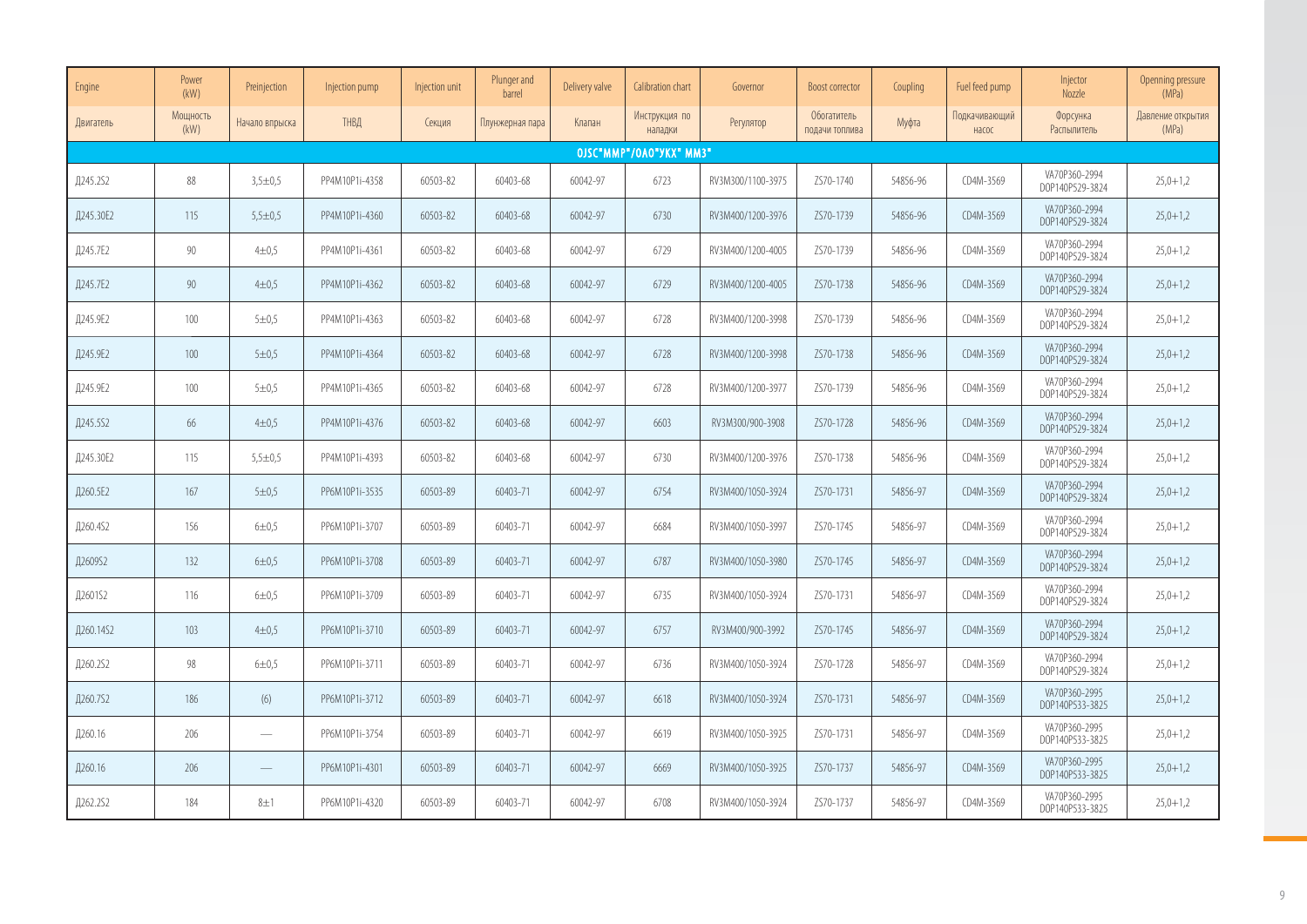| Engine    | Power<br>(kW)    | Preinjection             | Injection pump | Injection unit | Plunger and<br>barrel | Delivery valve | Calibration chart        | Governor          | Boost corrector               | Coupling                 | Fuel feed pump         | Injector<br>Nozzle               | Openning pressure<br>(MPa) |
|-----------|------------------|--------------------------|----------------|----------------|-----------------------|----------------|--------------------------|-------------------|-------------------------------|--------------------------|------------------------|----------------------------------|----------------------------|
| Двигатель | Мощность<br>(kW) | Начало впрыска           | <b>ТНВД</b>    | Секция         | Плунжерная пара       | Клапан         | Инструкция по<br>наладки | Регулятор         | Обогатитель<br>подачи топлива | Муфта                    | Подкачивающий<br>насос | Форсунка<br>Распылитель          | Давление открытия<br>(MPa) |
|           |                  |                          |                |                |                       |                | OJSC"MMP"/OAO"YKX" MM3"  |                   |                               |                          |                        |                                  |                            |
| Д262.1S2  | 206              | $8\pm1$                  | PP6M10P1i-4321 | 60503-89       | 60403-71              | 60042-97       | 6725                     | RV3M400/1050-3983 | ZS70-1737                     | 54856-97                 | CD4M-3569              |                                  |                            |
| Д262.S2   | 221              | $8\pm1$                  | PP6M10P1i-4322 | 60503-89       | 60403-71              | 60042-97       | 6726                     | RV3M400/1050-3569 | ZS70-1737                     | 54856-97                 | CD4M-3569              |                                  |                            |
| Д260.1S2  | 116              | $6 + 0.5$                | PP6M10P1i-4323 | 60503-89       | 60403-71              | 60042-97       | 6731                     | RV3M400/1050-3980 | ZS70-1737                     | 54856-97                 | CD4M-3569              | VA70P360-2994<br>DOP140P529-3824 | $25,0+1,2$                 |
| Д260.9S2  | 132              | 6 ± 0.5                  | PP6M10P1i-4324 | 60503-89       | 60403-71              | 60042-97       | 6732                     | RV3M400/1050-3980 | ZS70-1737                     | 54856-97                 | CD4M-3569              | VA70P360-2994<br>DOP140P529-3824 | $25,0+1,2$                 |
| Д260.12Е2 | 184              | $5,5 \pm 0.5$            | PP6M10P1i-4325 | 60503-89       | 60403-71              | 60042-97       | 6707                     | RV3M400/1050-3924 | ZS70-1737                     | 54856-97                 | CD4M-3569              | VA70P360-2994<br>DOP140P529-3824 | $25,0+1,2$                 |
| Д267      | 196              |                          | PP6M10P1i-4326 | 60503-82       | 60403-68              | 60042-97       | 6721                     | RV3M750-3974      |                               | 54856-97                 | CD4M-3569              |                                  |                            |
| Д260.7Е2  | 186              | (6)                      | PP6M10P1i-4330 | 60503-89       | 60403-71              | 60042-97       | 6710                     | RV3M400/1050-3925 | ZS70-1737                     | 54856-97                 | CD4M-3569              |                                  | $\overline{\phantom{0}}$   |
| Д260.4S2  | 156              | $6 + 0.5$                | PP6M10P1i-4341 | 60503-89       | 60403-71              | 60042-97       | 6684                     | RV3M400/1050-3997 | ZS70-1737                     | 54856-97                 | CD4M-3569              | VA70P360-2994<br>DOP140P529-3824 | $25,0+1,2$                 |
| Д260.14S2 | 103              | $4 \pm 0.5$              | PP6M10P1i-4345 | 60503-89       | 60403-71              | 60042-97       | 6757                     | RV3M400/900-3992  | ZS70-1737                     | 54856-97                 | CD4M-3569              | VA70P360-2994<br>DOP140P529-3824 | $25,0+1,2$                 |
| Д260.2S2  | 100              | 6 ± 0.5                  | PP6M10P1i-4359 | 60503-89       | 60403-71              | 60042-97       | 6755                     | RV3M400/105-3924  | ZS70-1740                     | 54856-97                 | CD4M-3569              | VA70P360-2994<br>DOP140P529-3824 | $25,0+1,2$                 |
| Д260.152  | 116              | 6 ± 0.5                  | PP6M1091i-4399 | 60503-89       | 60403-71              | 60042-97       | 6731                     | RV3M400/1050-3980 | ZS70-1745                     | 54856-97                 | CD4M-3569              | VA70P360-2994<br>DOP140P529-3824 | $25,0+1,2$                 |
| Д243.С    | 82               | 16±1                     | PP4M9P1g-4201  | 60503-94       | 60403-43              | 60042-58       | 6666                     | RV3M350/1100-3953 | <u>—</u>                      | 04856-98                 | CD3M-3554              |                                  |                            |
|           |                  |                          |                |                |                       |                | 000"VMTZ"/000"BMT3"      |                   |                               |                          |                        |                                  |                            |
| D120      | 22,1             |                          | PP2M10P1f-4246 | 60503-55       | 60403-41              | 60042-62       | 6747                     | RV3M350/1000-3988 |                               |                          | CD3M-3554              |                                  |                            |
| D120      | 18               | $\overline{\phantom{0}}$ | PP2M10P1f-4249 | 60503-55       | 60403-41              | 60042-62       | 6759                     | RV3M350/900-3957  | $\frac{1}{2}$                 | $\overline{\phantom{0}}$ | CD3M-3554              | $\overline{\phantom{0}}$         | $\overline{\phantom{0}}$   |
| D120      | 22,1             | $\hspace{0.05cm}$        | PP2M10P1f-4250 | 60503-55       | 60403-41              | 60042-62       | 6804                     | RV3M350/1000-4018 | $\qquad \qquad$               | $\qquad \qquad$          | CD3M-3554              | $\hspace{0.05cm}$                |                            |
| D120      | 15,4             | $\overline{\phantom{0}}$ | PP2M10P1f-4251 | 60503-55       | 60403-41              | 60042-62       | 6765                     | RV3M350/750-4003  | $\overline{\phantom{0}}$      | $\overline{\phantom{0}}$ | CD3M-3554              |                                  | $\overline{\phantom{0}}$   |
| D130      | 46               | ÷,                       | PP3M10P1f-4209 | 60503-55       | 60403-41              | 60042-62       | 6678                     | RV3M350/1000-3956 | $\overline{\phantom{0}}$      | $\overline{\phantom{0}}$ | CD3M-3554              |                                  |                            |
| D130      | 35,3             |                          | PP3M10P1f-4210 | 60503-55       | 60403-41              | 60042-62       | 6679                     | RV3M350/1000-3956 | $\overline{\phantom{0}}$      | $\overline{\phantom{0}}$ | CD3M-3554              | $\overline{\phantom{0}}$         | $\overline{\phantom{0}}$   |
| D144-305  | 47               | $\overline{\phantom{0}}$ | PP4M10P1f-4206 | 60503-55       | 60403-41              | 60042-62       | 6675                     | RV3M350/1000-3956 | $\overline{\phantom{0}}$      |                          | CD3M-3554              | $\overline{\phantom{a}}$         | $\overline{\phantom{0}}$   |
| D144-315  | 47               |                          | PP4M10P1f-4207 | 60503-55       | 60403-41              | 60042-62       | 6676                     | RV3M350/900-3957  |                               | $\overline{\phantom{0}}$ | CD3M-3554              | $\overline{\phantom{0}}$         |                            |
| D145T     | 58,3             |                          | PP4M10P1f-4208 | 60503-55       | 60403-41              | 60042-62       | 6677                     | RV3M350/1000-3970 | ZS64-1744                     |                          | CD3M-3554              |                                  |                            |
| D144-325  | 44               | $\overline{\phantom{0}}$ | PP4M10P1f-4216 | 60503-55       | 60403-41              | 60042-62       | 6688                     | RV3M350/750-3960  | $\frac{1}{2}$                 | $\overline{\phantom{a}}$ | CD3M-3554              | $\overline{\phantom{m}}$         | $\overline{\phantom{0}}$   |
| D145T     | 62               |                          | PP4M10P1f-4247 | 60503-55       | 60403-41              | 60042-62       | 6746                     | RV3M350/1050-3986 | ZS64-1744                     | -                        | CD3M-3554              | $\overline{\phantom{0}}$         | $\overline{\phantom{0}}$   |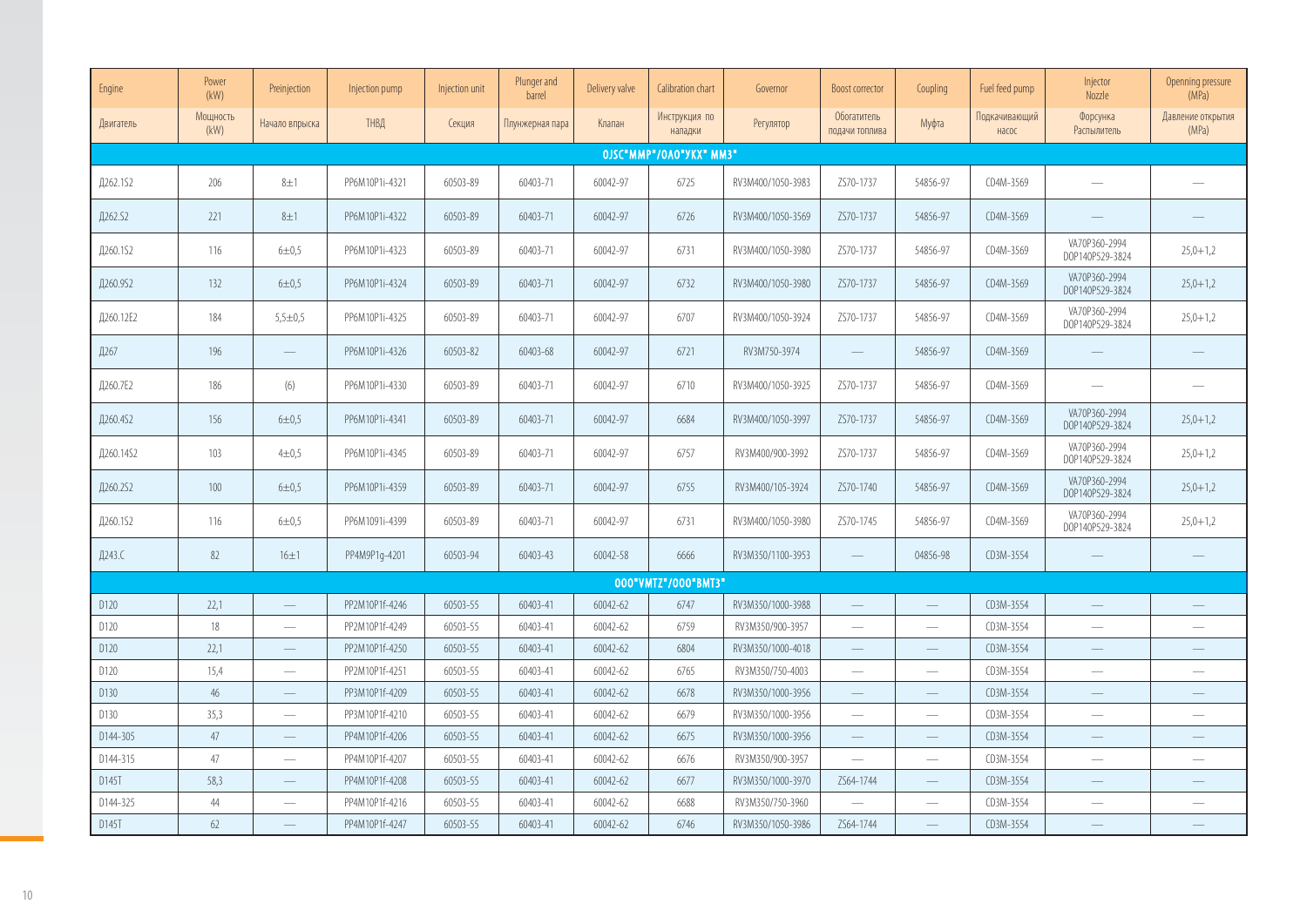| Engine              | Power<br>(kW)    | Preinjection                                                                                                                                                                                                                                                                                                                                                                                                                                                               | Injection pump | Injection unit | Plunger and<br>barrel | Delivery valve | Calibration chart        | Governor          | Boost corrector               | Coupling | Fuel feed pump         | Injector<br>Nozzle              | Openning pressure<br>(MPa) |
|---------------------|------------------|----------------------------------------------------------------------------------------------------------------------------------------------------------------------------------------------------------------------------------------------------------------------------------------------------------------------------------------------------------------------------------------------------------------------------------------------------------------------------|----------------|----------------|-----------------------|----------------|--------------------------|-------------------|-------------------------------|----------|------------------------|---------------------------------|----------------------------|
| Двигатель           | Мощность<br>(kW) | Начало впрыска                                                                                                                                                                                                                                                                                                                                                                                                                                                             | <b>ТНВД</b>    | Секция         | Плунжерная пара       | Клапан         | Инструкция по<br>наладки | Регулятор         | Обогатитель<br>подачи топлива | Муфта    | Подкачивающий<br>Hacoc | Форсунка<br>Распылитель         | Давление открытия<br>(MPa) |
| 000"VMTZ"/000"BMT3" |                  |                                                                                                                                                                                                                                                                                                                                                                                                                                                                            |                |                |                       |                |                          |                   |                               |          |                        |                                 |                            |
| A41                 | 69               | $\sim$                                                                                                                                                                                                                                                                                                                                                                                                                                                                     | PP4M10P1f-4202 | 60503-55       | 60403-41              | 60042-62       | 6698                     | RV3M350/875-3964  | $\overline{\phantom{a}}$      | 04856-89 | CD3M-3554              | $\frac{1}{2}$                   |                            |
| $A-41-CI-01$        | 73,5             |                                                                                                                                                                                                                                                                                                                                                                                                                                                                            | PP4M10P1i-4379 | 60503-83       | 60403-66              | 60042-93       | 6790                     | RV3M350/880-4011  |                               | 04856-87 | CD4M-3569              |                                 |                            |
|                     |                  |                                                                                                                                                                                                                                                                                                                                                                                                                                                                            |                |                |                       |                | JSC"BMZ"/3A0"BMT3"       |                   |                               |          |                        |                                 |                            |
| SMD 18N             | 73,6             | $\frac{1}{2} \left( \frac{1}{2} \right) \left( \frac{1}{2} \right) \left( \frac{1}{2} \right) \left( \frac{1}{2} \right) \left( \frac{1}{2} \right) \left( \frac{1}{2} \right) \left( \frac{1}{2} \right) \left( \frac{1}{2} \right) \left( \frac{1}{2} \right) \left( \frac{1}{2} \right) \left( \frac{1}{2} \right) \left( \frac{1}{2} \right) \left( \frac{1}{2} \right) \left( \frac{1}{2} \right) \left( \frac{1}{2} \right) \left( \frac{1}{2} \right) \left( \frac$ | PP4M10P1f-4214 | 60503-55       | 60403-41              | 60042-62       | 6696                     | RV3M350/900-3957  | $\qquad \qquad -$             | 04856-99 | CD3M-3554              | $\frac{1}{2}$                   |                            |
| SMD 14N             | 59               | $\sim$                                                                                                                                                                                                                                                                                                                                                                                                                                                                     | PP4M10P1f-4215 | 60503-55       | 60403-41              | 60042-62       | 6697                     | RV3M350/900-3957  | $\overline{\phantom{a}}$      | 04856-99 | CD3M-3554              | $\frac{1}{2}$                   |                            |
| SMD 21, 22          | 107              | $\frac{1}{2}$                                                                                                                                                                                                                                                                                                                                                                                                                                                              | PP4M10P1f-4271 | 60503-54       | 60403-41              | 60042-62       | 6799                     | RV3M350/1000-4016 | ZS64-1796                     | 04856-99 | CD3M-3554              | $\frac{1}{2}$                   |                            |
| SMD 31T             | 110              | $\overline{\phantom{a}}$                                                                                                                                                                                                                                                                                                                                                                                                                                                   | PP6M10P1f-4232 | 60503-54       | 60403-41              | 60042-62       | 6734                     | RV3M350/900-4012  | $\overline{\phantom{a}}$      | 04856-99 | CD3M-3554              | $\hspace{0.1mm}-\hspace{0.1mm}$ | $\frac{1}{2}$              |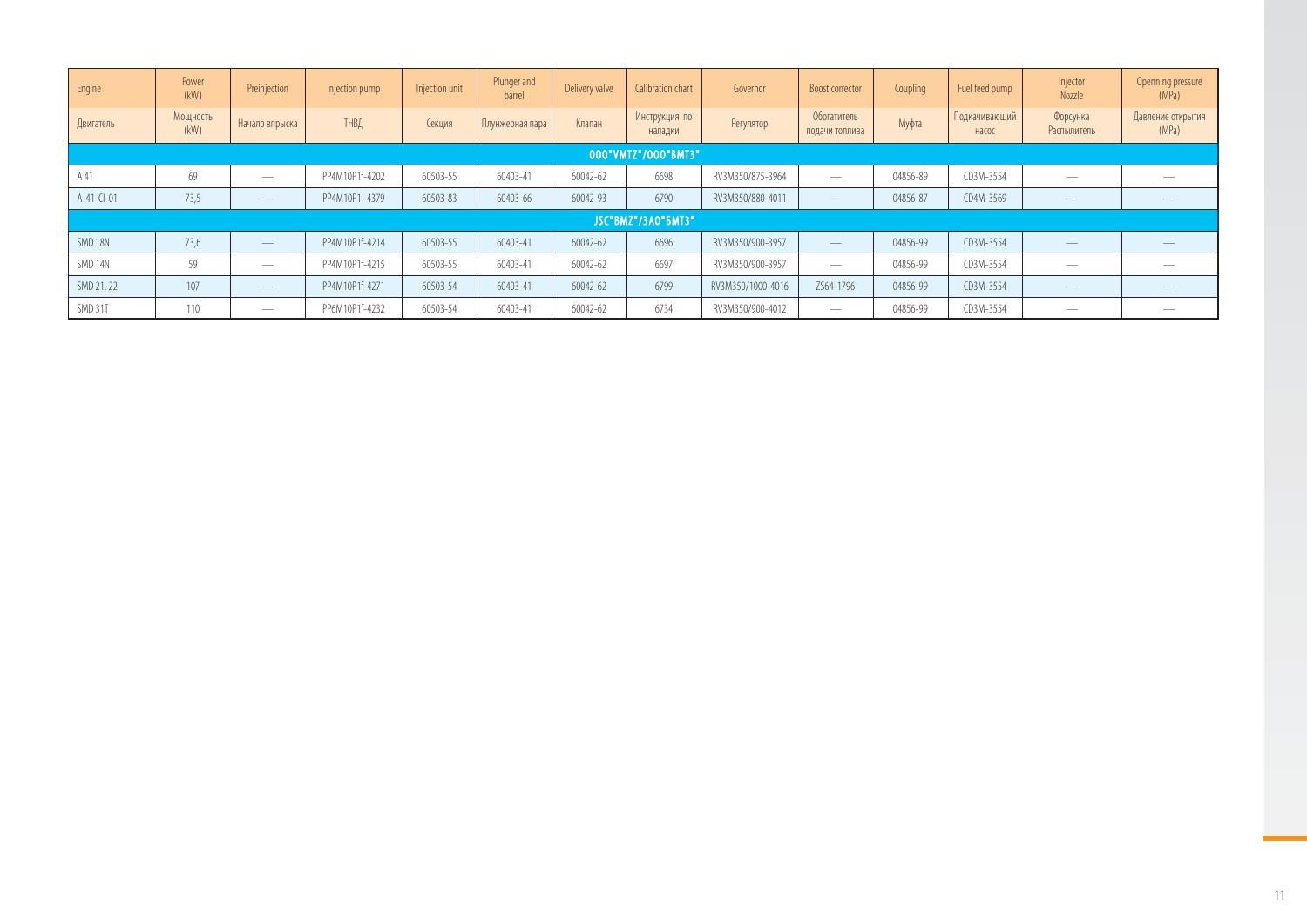## Cross reference chart of Motorpal replacements for inj.pumps of other manufacturers. Таблица взаимозаменяемость ТНВД АО "Моторпал" с другими производителями.

| Engine    | MOTORPAL        | OJSC "YaZDA"                | OJSC "NZTA"        |
|-----------|-----------------|-----------------------------|--------------------|
| Двигатель | АО "МОТОРПАЛ"   | ОАО "ЯЗДА"                  | OAO "H3TA"         |
| Д242.С    | PP4M9P1g-4269   | 772.1111005-01              | УТНИ-1111007-610   |
| Д243.С    | PP4M9P1g-4270   | 772.1111005                 | УТНИ-1111007-620   |
| 3LD       | PP3M10P3f-4278  |                             |                    |
| Д245.16Л  | PP4M10P1f-3431  |                             |                    |
| Д245.9    | PP4M10U1f-3436  | 773.1111005-05/053/0532/05Π |                    |
| Д245.7    | PP4M10P1f-3439  | 773.1111005-04/043/0432/04Π |                    |
| Д245.7    | PP4M10U1f-3440  | 773.1111005-04/043/0432/04Π |                    |
| Д245.9    | PP4M10P1f-3451  | 773.1111005-05/059/0592/05Π |                    |
| Д245.7    | PP4M10P1f-3457  | 773.1111005-04/043/0432/04Π |                    |
| Д245.12   | PP4M10P1f-3470  |                             |                    |
| Д245.12   | PP4M10P1f-3475  |                             |                    |
| Д242С     | PP4M10P1f-3477  | 772.1111005-01              | УТНИ-1111007-610   |
| Д242С     | PP4M10P1f-3477G | 772.1111005-01              | УТНИ-1111007-610   |
| Д243С     | PP4M10P1f-3478  | 772.1111005                 | УТНИ-1111007-620   |
| Д243С     | PP4M10P1f-3478G | 772.1111005                 | YTHN-1111007-620   |
| Д244С     | PP4M10P1f-3479  | 772.1111005-04              | УТНИ-1111007-630   |
| Д245С     | PP4M10P1f-3480  | 773.1111005-01              | УТНИ-Т-1111007-600 |
| Д245С     | PP4M10P1f-3480G | 773.1111005-01              | УТНИ-Т-1111007-600 |
| Д245.5С   | PP4M10P1f-3481  | 773.1111005-02              | УТНИ-Т-1111007-720 |
| Д245.7    | PP4M10U1f-3482  | 773.1111005-04/043/0432/04Π |                    |
| Д245.9    | PP4M10U1f-3483  | 773.1111005-05/053/0532/05Π |                    |
| Д242С     | PP4M10U1f-3485  | 772.1111005-01              | УТНИ-1111007-610   |
| Д245.12С  | PP4M10U1f-3486  | 773.1111005-03              | УТНИ-Т-1111007-20  |
| Д245.12С  | PP4M10P1f-3486G | 773.1111005-03              | УТНИ-Т-1111007-20  |
| Д244С     | PP4M10U1f-3487  | 772.1111005-04              | УТНИ-1111007-630   |
| Д245.5С   | PP4M10U1f-3488  | 773.1111005-02              | УТНИ-Т-1111007-720 |
| Д245.5С   | PP4M10P1f-3488G | 773.1111005-02              | УТНИ-Т-1111007-720 |
| Д246.1    | PP4M10P1f-4204  | 776.1111005/3/32            | УТНИ-1111007-180.1 |
| Д246.4    | PP4M10P1f-4205  | 776.1111005-01/013/0132     |                    |
| Д246.1    | PP4M10P1f-4218  | 776.1111005/3/32            | УТНИ-1111007-180.1 |
| Д246.2    | PP4M10P1f-4221  | 776.1111005/3/32            | YTHN-1111007-182   |
| Д246.3    | PP4M10P1f-4223  | 776.1111005-01/013/0132     |                    |

| Engine    | <b>MOTORPAL</b> | OJSC "YaZDA"                                     | OJSC "NZTA"        |
|-----------|-----------------|--------------------------------------------------|--------------------|
|           |                 |                                                  |                    |
| Двигатель | АО "МОТОРПАЛ"   | ОАО "ЯЗДА"                                       | OAO "H3TA"         |
| Д246.5    | PP4M10P1f-4224  |                                                  |                    |
| Д245.9    | PP4M10U1f-4233  | 773.1111005-05/053/0532/05Π                      |                    |
| Д245С     | PP4M10P1f-4240  | 773.1111005-01                                   | УТНИ-Т-1111007-600 |
| Д243С     | PP4M10P1f-4244  | 772.1111005                                      | YTHN-1111007-620   |
| Д243С     | PP4M10P1f-4255  | 772.1111005                                      | YTHN-1111007-620   |
| Д246.2    | PP4M10P1f-4267  | 776.1111005/3/32                                 | YTHN-1111007-182   |
| Д260.5    | PP6M10P1f-3462  |                                                  |                    |
| Д260.5    | PP6M10P1f-3476  |                                                  |                    |
| Д260.5    | PP6M10U1f-3489  |                                                  |                    |
| Д260.1    | PP6M10P1f-3491  | 363.1111005-40.01                                |                    |
| Д260.2    | PP6M10P1f-3492  | 363.1111005-40.02                                |                    |
| Д260.4    | PP6M10P1f-3493  | 363.1111005-40.04                                |                    |
| Д260.9С   | PP6M10P1f-4200  |                                                  | 632.1111007-29     |
| Д266.4    | PP6M10P1f-4203  | 366.1111005-01/013/0132                          | 632.1111007-140    |
| Д266.2    | PP6M10P1f-4219  | 366.1111005/3/32                                 | 632.1111007-120    |
| Д266.3    | PP6M10P1f-4220  | 366.1111005-01/013/0132                          | 632.1111007-130    |
| Д260.14   | PP6M10P1f-4222  | 363.1111005-40.14                                | 632.1111007-214    |
| Д260.9С   | PP6M10P1f-4234  |                                                  | 632.1111007-29     |
| Д260.хх   | PP6M10P1f-4235  |                                                  |                    |
| Д260.14   | PP6M10P1f-4236  | 363.1111005-40.14                                | 632.1111007-214    |
| Д260.1    | PP6M10P1f-4241  | 363.1111005-40.01                                |                    |
| Д260.1    | PP6M10P1f-4243  | 363.1111005-40.01                                |                    |
| Д260.9С   | PP6M10P1f-4245  |                                                  | 632.1111007-29     |
| Д260.4С   | PP6M10P1f-4248  | 363.1111005-40.04                                | 632.1111007-24     |
| Д266.4    | PP6M10P1f-4260  | 366.1111005-01/013/0132                          | 632.1111007-140    |
| Д245.9Е2  | PP4M10P1i-3527  | 773.1111005-20.06/20.06Э/20.06Э2/20.061Э2/20.06П | 432.1111007-240    |
| Д245.7Е2  | PP4M10P1i-3530  | 773.1111005-20.05/20.059/20.0592/20.05Π          | 432.1111007-270    |
| Д245.30Е2 | PP4M10P1i-3532  | 773.1111005-20.07/20.079/20.0792                 | 432.1111007-280    |
| Д245.5S2  | PP4M10P1i-3701  | 773.1111005-40.02                                | 432.1111007-250    |
| Д245.43S2 | PP4M10P1i-3703  | 773.1111005-40.09/40.0932                        | 432.1111007-230    |
| Д245.2S2  | PP4M10P1i-3704  | 773.1111005-07T/07T3                             | 432.1111007-210    |
| Д245.S2   | PP4M10P1i-3705  | 773.1111005-01T/01T3/01T32/011T32                | 432.1111007-200    |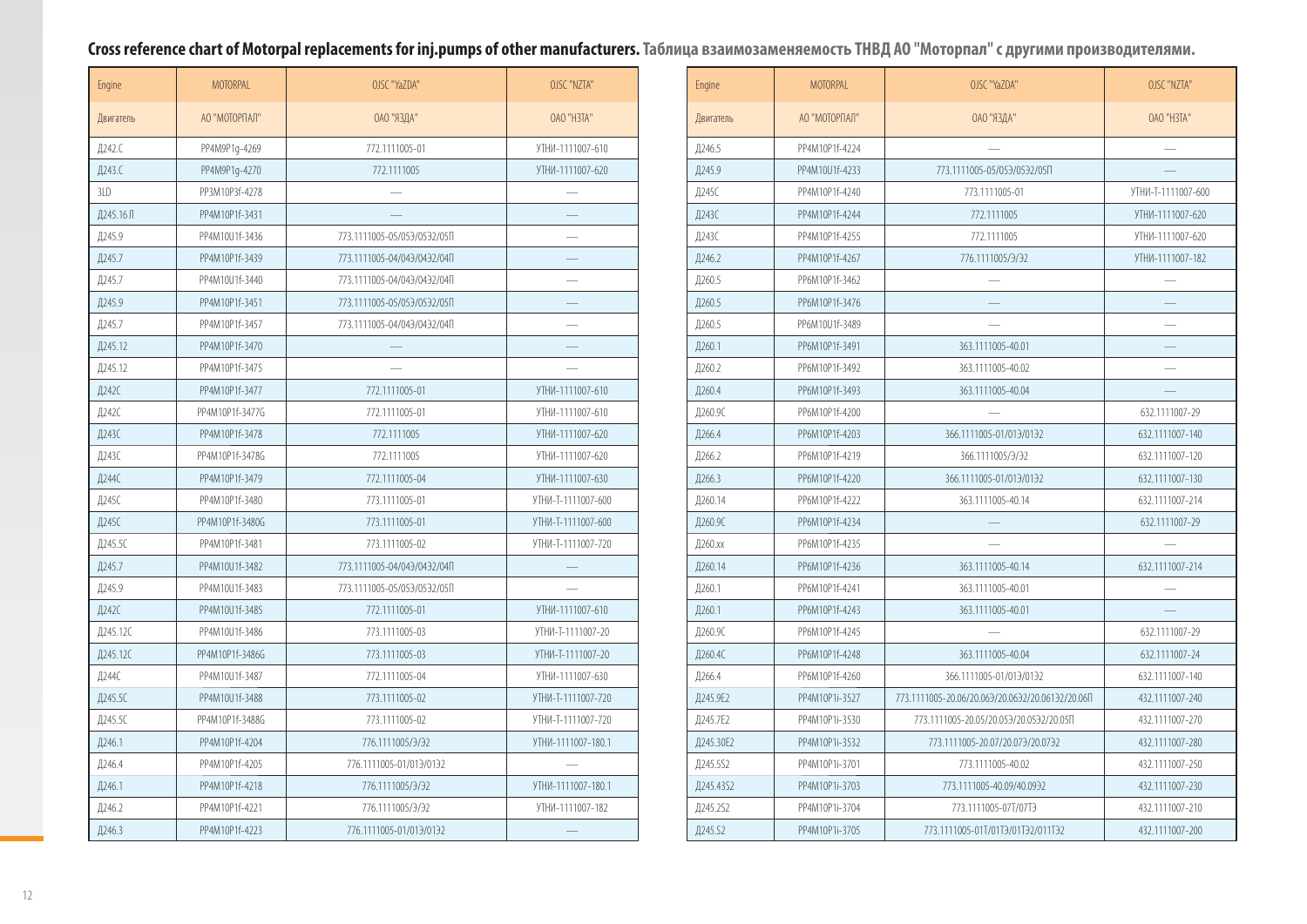| Engine      | <b>MOTORPAL</b> | OJSC "YaZDA"                                      | OJSC "NZTA"     |
|-------------|-----------------|---------------------------------------------------|-----------------|
| Двигатель   | АО "МОТОРПАЛ"   | 0АО "ЯЗДА"                                        | OAO "H3TA"      |
| Д245.2S3AM  | PP4M10U1i-3793  |                                                   |                 |
| Д245.S3AM   | PP4M10U1i-3794  |                                                   |                 |
| Д245.5S3AM  | PP4M10U1i-3795  |                                                   |                 |
| Д245.43S3AM | PP4M10U1i-3796  |                                                   |                 |
| Д245.9Е2    | PP4M10P1i-4336  | 773.1111005-20.06/20.063/20.0632/20.06132/20.06fl | 432.1111007-240 |
| Д245.43S2   | PP4M10P1i-4339  | 773.1111005-40.09/40.0932                         | 432.1111007-230 |
| Д245.2S2    | PP4M10P1i-4340  | 773.1111005-07T/07T3                              | 432.1111007-210 |
| Д245.7Е2    | PP4M10P1i-4342  | 773.1111005-20.05/20.053/20.0532/20.05 $\Pi$      | 432.1111007-270 |
| Д245.S2     | PP4M10P1i-4343  | 773.1111005-01T/01T3/01T32/011T32                 | 432.1111007-200 |
| Д245.43S2   | PP4M10P1i-4344  | 773.1111005-40.09/40.0992                         | 432.1111007-230 |
| Д245.2S2    | PP4M10P1i-4358  | 773.1111005-07T/07T3                              | 432.1111007-210 |
| Д245.30E2   | PP4M10P1i-4360  | 773.1111005-20.07/20.079/20.0792                  | 432.1111007-280 |
| Д245.7Е2    | PP4M10P1i-4361  | 773.1111005-20.05/20.059/20.0592/20.05 1          | 432.1111007-270 |
| Д245.7Е2    | PP4M10P1i-4362  | 773.1111005-20.05/20.059/20.0592/20.05 1          | 432.1111007-270 |
| Д245.9Е2    | PP4M10P1i-4363  | 773.1111005-20.06/20.063/20.0632/20.06132/20.06Π  | 432.1111007-240 |
| Д245.9Е2    | PP4M10P1i-4364  | 773.1111005-20.06/20.063/20.0632/20.06132/20.061  | 432.1111007-240 |
| Д245.9Е2    | PP4M10P1i-4365  | 773.1111005-20.06/20.063/20.0632/20.06132/20.06Π  | 432.1111007-240 |
| Д245.552    | PP4M10P1i-4376  | 773.1111005-40.02                                 | 432.1111007-250 |
| Д245.30Е2   | PP4M10P1i-4393  | 773.1111005-20.07/20.079/20.0792                  | 432.1111007-280 |
| Д260.5Е2    | PP6M10P1i-3535  | 363.1111005-41.06                                 | 632.1111007-25  |
| Д260.4S2    | PP6M10P1i-3707  | 363.1111005-40.04T                                | 632.1111007-34  |
| Д2609.S2    | PP6M10P1i-3708  | 363.1111005-40.09T                                | 632.1111007-39  |
| Д260.1S2    | PP6M10P1i-3709  | 363.1111005-40.01T                                | 632.1111007-30  |
| Д260.14S2   | PP6M10P1i-3710  | 363.1111005-40.14T                                | 632.1111007-314 |
| Д260.2S2    | PP6M10P1i-3711  | 363.1111005-40.02T                                | 632.1111007-32  |
| Д260.7S2    | PP6M10P1i-3712  |                                                   | 632.1111007-37  |
| Д260.16     | PP6M10P1i-3754  |                                                   |                 |
| Д260.16     | PP6M10P1i-4301  |                                                   |                 |
| Д262.2S2    | PP6M10P1i-4320  |                                                   | 632.1111007-222 |
| Д262.152    | PP6M10P1i-4321  |                                                   |                 |
| Д262.S2     | PP6M10P1i-4322  |                                                   |                 |
| Д260.1S2    | PP6M10P1i-4323  | 363.1111005-40.01T                                | 632.1111007-30  |

| Engine       | MOTORPAL       | OJSC "YaZDA"       | OJSC "NZTA"      |
|--------------|----------------|--------------------|------------------|
| Двигатель    | АО "МОТОРПАЛ"  | ОАО "ЯЗДА"         | OAO "H3TA"       |
| Д260.9S2     | PP6M10P1i-4324 | 363.1111005-40.09T | 632.1111007-39   |
| Д260.12Е2    | PP6M10P1i-4325 | 363.1111005-41.07  | 632.1111007-212  |
| Д267         | PP6M10P1i-4326 |                    |                  |
| Д260.7S2     | PP6M10P1i-4330 |                    | 632.1111007-37   |
| Д260.4S2     | PP6M10P1i-4341 | 363.1111005-40.04T | 632.1111007-34   |
| Д260.14S2    | PP6M10P1i-4345 | 363.1111005-40.14T | 632.1111007-314  |
| Д260.2S2     | PP6M10P1i-4359 | 363.1111005-40.04T | 632.1111007-32   |
| Д260.1S2     | PP6M1091i-4399 | 363.1111005-40.01T | 632.1111007-30   |
| Д243.С       | PP4M9P1g-4201  | 772.1111005        | УТНИ-1111007-620 |
| Д120         | PP2M10P1f-4246 |                    |                  |
| Д120         | PP2M10P1f-4249 |                    |                  |
| Д120         | PP2M10P1f-4250 |                    |                  |
| Д120         | PP2M10P1f-4251 |                    |                  |
| Д130         | PP3M10P1f-4209 |                    |                  |
| Д130         | PP3M10P1f-4210 |                    |                  |
| Д144-305     | PP4M10P1f-4206 |                    |                  |
| Д144-315     | PP4M10P1f-4207 |                    |                  |
| Д145Т        | PP4M10P1f-4208 |                    |                  |
| Д144-325     | PP4M10P1f-4216 |                    |                  |
| Д145Т        | PP4M10P1f-4247 |                    |                  |
| A41          | PP4M10P1f-4202 |                    |                  |
| SMD 18N      | PP4M10P1f-4214 |                    |                  |
| SMD 14N      | PP4M10P1f-4215 |                    |                  |
| SMD 21, 22   | PP4M10P1f-4271 |                    |                  |
| SMD 31T      | PP6M10P1f-4232 |                    |                  |
| $A-41-CI-01$ | PP4M10P1i-4379 |                    |                  |